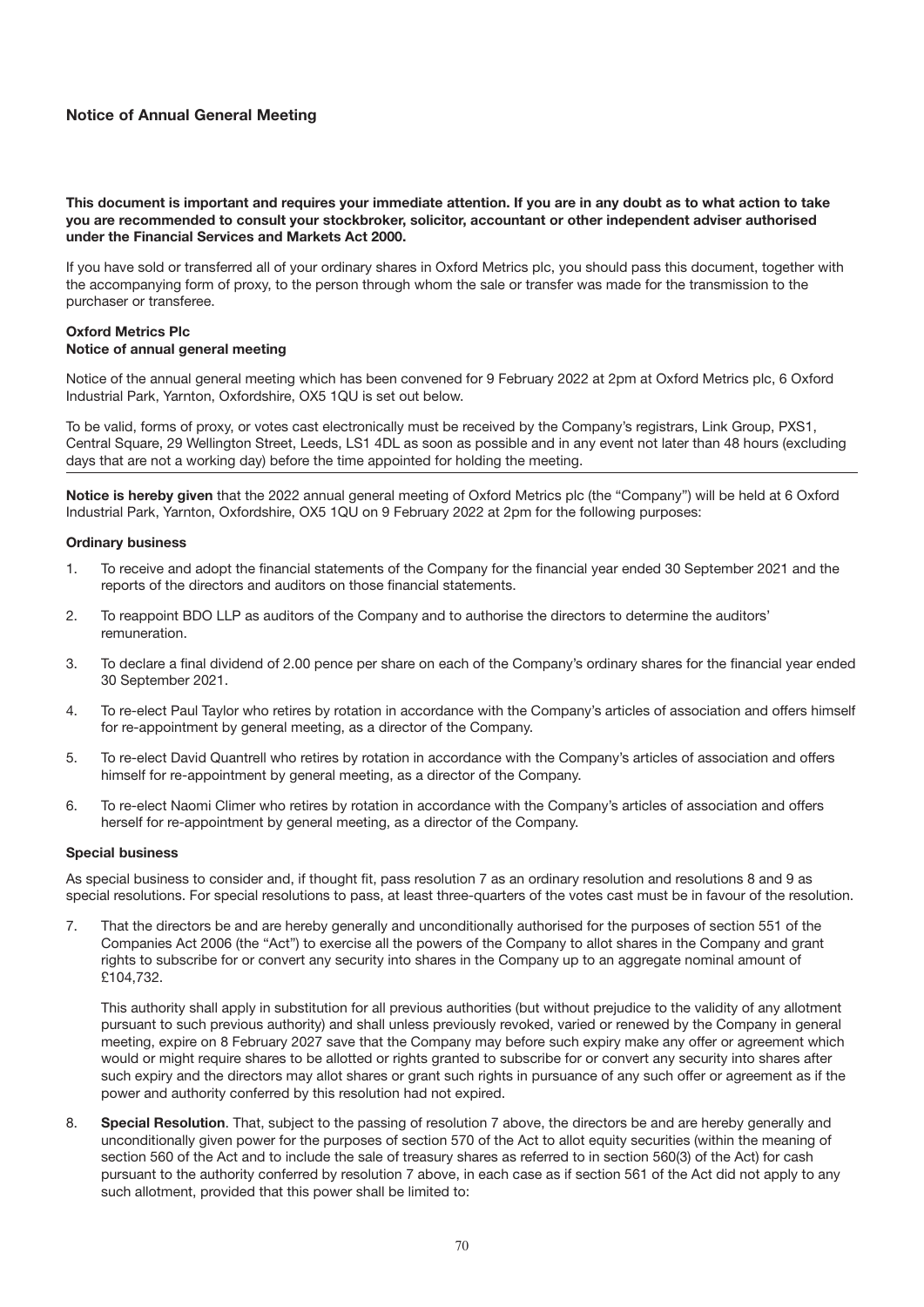- (a) the allotment of equity securities in connection with an offer or pursuant to a rights issue, open offer or other pro-rata issue made to:
	- (i) the holders of shares in the Company in proportion (as nearly as may be practicable) to the respective numbers of shares held by them; and
	- (ii) holders of other equity securities, as required by the rights of those securities or, subject to such rights, as the directors of the Company otherwise consider necessary, and the directors of the Company may impose any limits or restrictions and make any arrangements which they consider necessary or appropriate to deal with treasury shares, fractional entitlements, record dates, legal, regulatory or practical problems in, or under the laws of, any territory or any other matter; and
- (b) the grant of options to subscribe for shares in the Company, and the allotment of such shares pursuant to the exercise of options granted, under the terms of any share option scheme adopted or operated by the Company; and
- (c) the allotment of equity securities, other than pursuant to sub-paragraphs (a) and (b) above of this resolution, up to an aggregate nominal amount of £31,736.

This power shall (unless previously renewed, varied or revoked by the Company in general meeting) expire on 8 February 2027, save that the Company may before the expiry of this power make any offer or enter into any agreement which would or might require equity securities to be allotted, or treasury shares sold, after such expiry and the directors may allot equity securities or sell treasury shares in pursuance of any such offer or agreement as if the power conferred by this resolution had not expired.

- 9. **Special Resolution.** That the Company be and is hereby generally and unconditionally authorised for the purposes of section 701 of the Act to make market purchases (as defined in section 693(4) of the Act) of ordinary shares of 0.25 pence each in the capital of the Company ("Ordinary Shares") in such manner and on such terms as the directors of the Company may from time to time determine, and where such shares are held as treasury shares, the Company may use them for the purposes set out in sections 727 or 729 of the Act, including for the purpose of its employee share schemes, provided that:
	- (a) the maximum number of Ordinary Shares authorised to be purchased is 12,694,766
	- (b) the minimum purchase price which may be paid for any Ordinary Share is 0.25 pence (exclusive of expenses); and
	- (c) the maximum purchase price which may be paid for any Ordinary Share is the higher of (in each case exclusive of expenses):
		- (i) an amount equal to 105% of the average of the middle market quotations for an Ordinary Share as derived from the London Stock Exchange Daily Official List for the five business days immediately preceding the day on which the purchase is made; and
		- (ii) an amount equal to the higher of the price of the last independent trade and the highest current independent bid as derived from the London Stock Exchange's trading system known as SEAQ; and this authority shall take effect on the date of passing of this resolution and shall (unless previously revoked, renewed or varied) expire on the conclusion of the next annual general meeting of the Company after the passing of this resolution or, if earlier, 15 months after the date of passing of this resolution, save in relation to purchases of Ordinary Shares the contract for which was concluded before the expiry of this authority and which will or may be executed wholly or partly after such expiry.

By order of the Board **Catherine Robertson** Company Secretary

### 1 December 2021

**Registered office:** 6 Oxford Industrial Park, Yarnton, Oxfordshire, OX5 1QU

The notes on voting procedures, together with explanatory notes on the resolutions to be put to the meeting, which follow, form part of this notice.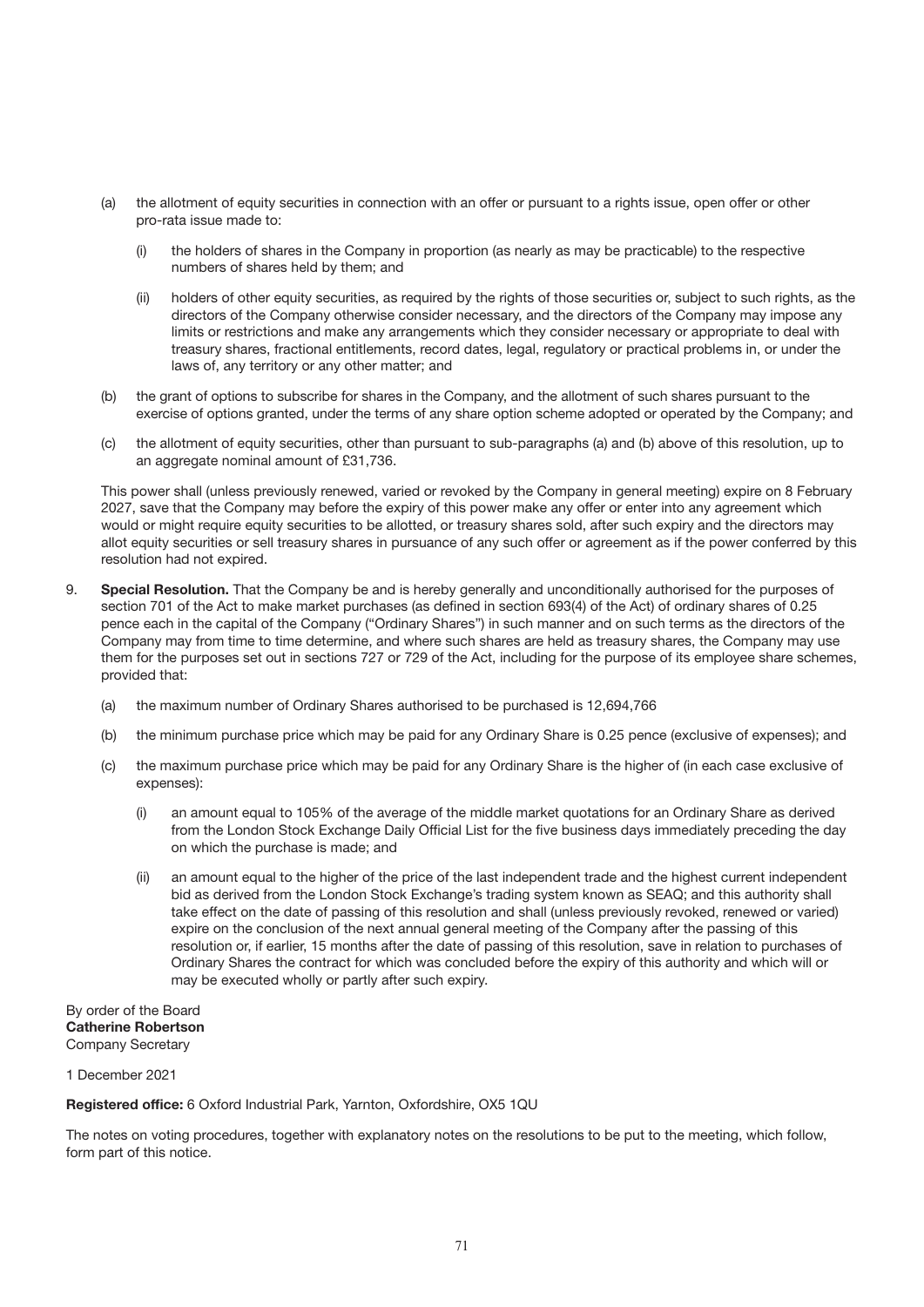### **Notes:**

- 1. Only holders of Ordinary Shares are entitled to attend and vote at this meeting. A member entitled to attend and vote at the meeting is entitled to appoint another person as his proxy to exercise all or any of his rights to attend and to speak and vote at the meeting and at any adjournment of it. Such a member may appoint more than one proxy in relation to the meeting, provided that each proxy is appointed to exercise the rights attached to a different share or shares held by that member. A member may only appoint a proxy using the procedures set out in these notes and the notes to the proxy form. A proxy need not be a member of the Company. Completion and return of a form of proxy will not preclude a member from attending and voting in person at the meeting or any adjournment of the meeting.
- 2. A form of proxy is provided with this notice and instructions for use are shown on the form. To be effective, the completed form of proxy must be deposited at the office of the Company's registrars, Link Group, PXS1, Central Square, 29 Wellington Street, Leeds, LS1 4DL, by not later than 48 hours (excluding days that are not a working day) before the start of the meeting (or any adjournment of the meeting) together with, if appropriate, the power of attorney or other authority (if any) under which it is signed or a notarially certified or office copy of such power of authority. If you have not elected to receive a hard copy of the Annual Report, and you are not a member of CREST, you will be able to vote electronically using the link www.signalshares.com. You will need to log into your Signal Shares account, or register if you have not previously done so. To register you will need your Investor Code. This is detailed on your share certificate or available from our Registrar, Link Group.
- 3. A vote withheld option is provided on the form of proxy to enable you to instruct your proxy not to vote on any particular resolution, however, it should be noted that a vote withheld in this way is not a 'vote' in law and will not be counted in the calculation of the proportion of the votes 'For' and 'Against' a resolution.
- 4. CREST members who wish to appoint a proxy or proxies by utilising the CREST electronic proxy appointment service may do so for the Meeting and any adjournment(s) of it by using the procedures described in the CREST Manual (available from https://www.euroclear.com/site/ public/EUI). CREST Personal Members or other CREST sponsored members, and those CREST members who have appointed a voting service provider(s), should refer to their CREST sponsor or voting service provider(s), who will be able to take the appropriate action on their behalf. In order for a proxy appointment made by means of CREST to be valid, the appropriate CREST message (a CREST Proxy Instruction) must be properly authenticated in accordance with Euroclear UK & Ireland Limited's (EUI) specifications and must contain the information required for such instructions, as described in the CREST Manual. The message must be transmitted so as to be received by the issuer's agent (ID: RA10) by 2.00pm on 7 February 2022. For this purpose, the time of receipt will be taken to be the time (as determined by the timestamp applied to the message by the CREST Applications Host) from which the issuer's agent is able to retrieve the message by enquiry to CREST in the manner prescribed by CREST.

CREST members and, where applicable, their CREST sponsors or voting service providers should note that EUI does not make available special procedures in CREST for any particular messages. Normal system timings and limitations will therefore apply in relation to the input of CREST Proxy Instructions. It is the responsibility of the CREST member concerned to take (or, if the CREST member is a CREST personal member or sponsored member or has appointed a voting service provider(s), to procure that his CREST sponsor or voting service provider(s) take(s)) such action as shall be necessary to ensure that a message is transmitted by means of the CREST system by any particular time.

In this connection, CREST members and, where applicable, their CREST sponsors or voting service providers are referred, in particular, to those sections of the CREST Manual concerning practical limitations of the CREST system and timings. The Company may treat as invalid a CREST Proxy Instruction in the circumstances set out in Regulation 35(5) (a) of the Uncertificated Securities Regulations 2001.

- 5. The Company, pursuant to Regulation 41 of the Uncertificated Securities Regulations 2001, specifies that only those shareholders registered in the register of members of the Company at close of business on 7 February 2022 shall be entitled to attend and vote at this annual general meeting in respect of such number of shares registered in their name at that time. Changes to entries on the register of members after close of business on 7 February 2022 shall be disregarded in determining the rights of any person to attend or vote at the meeting.
- 6. Copies of the service agreements of the executive directors and the letters of appointment of the non-executive directors will be available for inspection during normal business hours from the date of dispatch of this notice until the date of the meeting (Saturdays, Sundays and public holidays excepted) at the registered office of the Company and will also be made available for inspection at the place of the annual general meeting for a period of 15 minutes prior to and during the continuance of the meeting.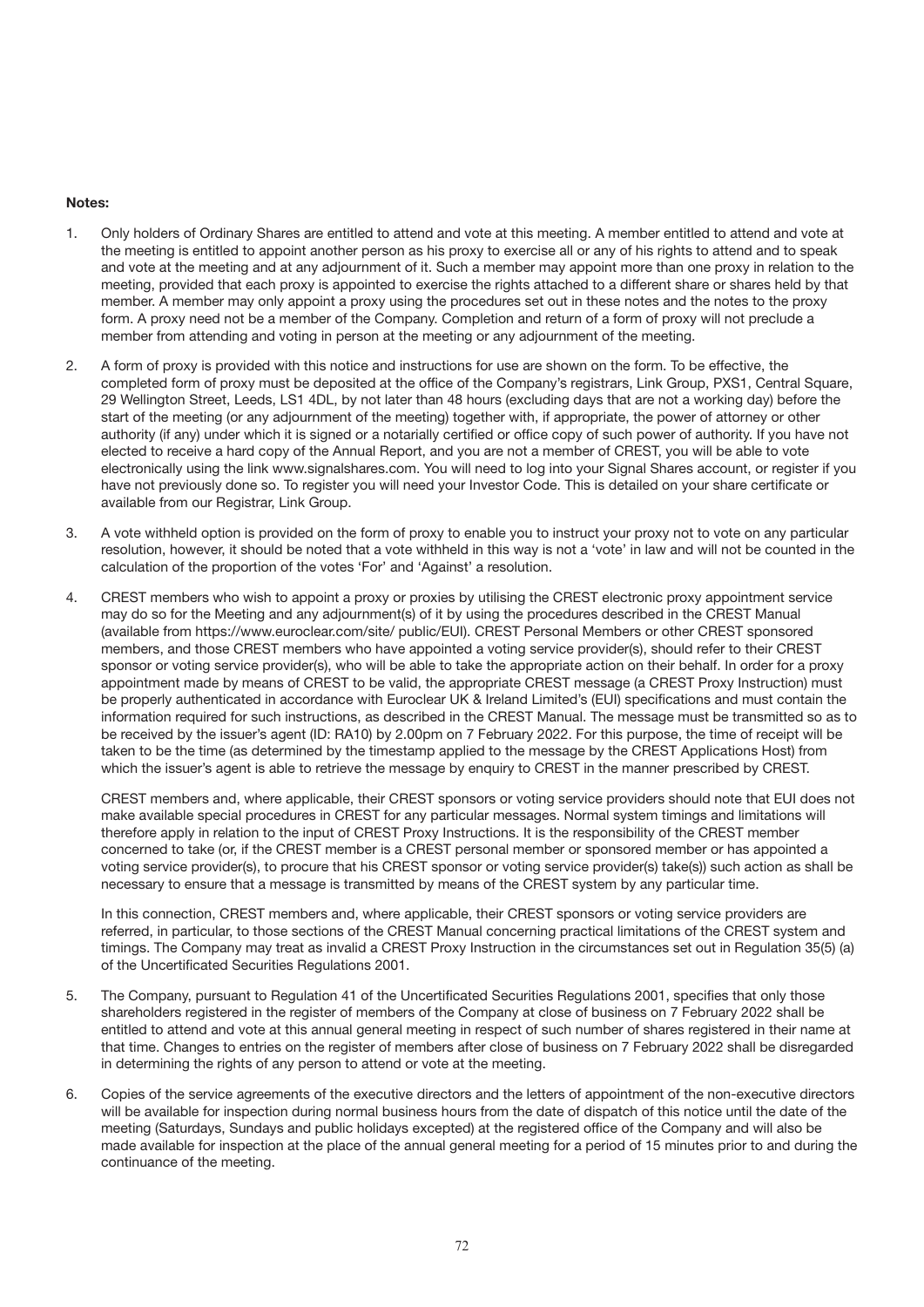- 7. Any corporation which is a member can appoint one or more corporate representatives who may exercise on its behalf all of its powers as a member provided that they do not so in relation to the same shares.
- 8. Except as provided above, members who wish to communicate with the Company in relation to the meeting should do so by calling our shareholder helpline on 0871 664 0300 (calls cost 12p per minute plus network extras) or, if calling from overseas, on +44 371 664 0300. Lines are open 9.00am – 5.30pm Monday to Friday. No other methods of communication will be accepted.

## **Explanatory notes**

### **Report and Accounts (Resolution 1)**

The directors of the Company must present the accounts to the meeting.

### **Reappointment and remuneration of auditors (Resolution 2)**

Resolution 2 proposes the reappointment of BDO LLP as auditors of the Company and authorises the directors to set their remuneration.

### **Declaration of a dividend (Resolution 3)**

A final dividend can only be paid after the shareholders at a general meeting have approved it. A final dividend of 2.00 pence per Ordinary Share is recommended by the directors for payment to shareholders who are on the register of members at the close of business on 10 December 2021. If approved, the date of payment of the final dividend will be 23 February 2022.

### **Re-election of directors (Resolutions 4, 5, and 6)**

The Company's articles of association require that all directors retire at least every three years and that all newly appointed directors retire at the first annual general meeting following their appointment.

At this meeting, Paul Taylor, David Quantrell and Naomi Climer will retire and stand for re-election as directors. Having considered the performance of and contribution made by each of the directors standing for re-election the board remains satisfied that the performance of each of the relevant directors continues to be effective and to demonstrate commitment to the role and, as such, recommends their re-election.

### **Directors' authority to allot securities (Resolution 7)**

Your directors may only allot shares or grant rights over shares if authorised to do so by shareholders. The authority granted at the last annual general meeting will expire on the passing of this resolution or, if it is not passed, on 17 February 2026. The authority in resolution 7 will allow the directors to allot new shares in the Company or to grant rights to subscribe for or convert any security into shares in the Company up to a nominal value of £104,732.

As at 1 December 2021, the Company did not hold any shares in treasury. If the resolution is passed, the authority will expire on 8 February 2027 unless previously revoked, varied or renewed.

### **Disapplication of pre-emption rights (Resolution 8)**

If the directors wish to allot any of the unissued shares or grant rights over shares or sell treasury shares for cash (other than pursuant to an employee share scheme) company law requires that these shares are first offered to existing shareholders in proportion to their existing holdings. There may be occasions, however, when the directors will need the flexibility to finance business opportunities by the issue of equity securities without a pre-emptive offer to existing shareholders. This cannot be done under the Act unless the shareholders have first waived their pre-emption rights.

Resolution 8 asks the shareholders to do this and, apart from rights issues or any other pre-emptive offer concerning equity securities and the grant of share options, the authority will be limited to allotment of equity securities for cash up to a maximum number of 12,694,766; ordinary shares (which includes the sale on a non-pre-emptive basis of any shares held in treasury). Shareholders will note that this resolution also relates to treasury shares and will be proposed as a special resolution.

This resolution seeks a disapplication of the pre-emption rights on a rights issue so as to allow the directors to make exclusions or such other arrangements as may be appropriate to resolve legal or practical problems which, for example, might arise with overseas shareholders.

If given, the authority will expire on 8 February 2027.